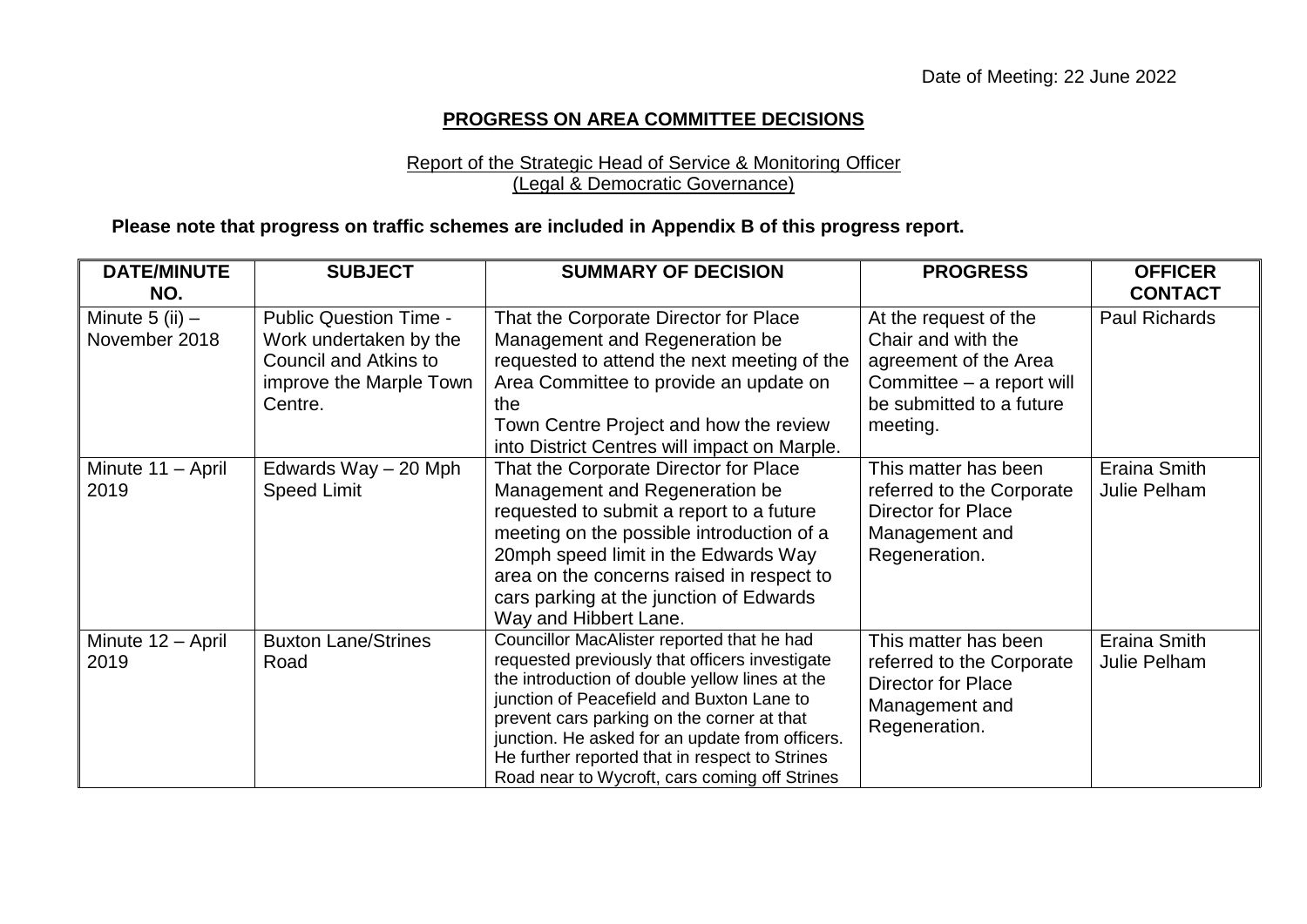| <b>DATE/MINUTE</b>           | <b>SUBJECT</b>                                                                                              | <b>SUMMARY OF DECISION</b>                                                                                                                                                                                                                                                                                                                                                 | <b>PROGRESS</b>                                                                                                                                          | <b>OFFICER</b>                      |
|------------------------------|-------------------------------------------------------------------------------------------------------------|----------------------------------------------------------------------------------------------------------------------------------------------------------------------------------------------------------------------------------------------------------------------------------------------------------------------------------------------------------------------------|----------------------------------------------------------------------------------------------------------------------------------------------------------|-------------------------------------|
| NO.                          |                                                                                                             |                                                                                                                                                                                                                                                                                                                                                                            |                                                                                                                                                          | <b>CONTACT</b>                      |
|                              |                                                                                                             | Road were exiting at speed towards Wycroft<br>which was extremely dangerous and there had<br>been a number of near accidents. A number of<br>proposals had been put forward and he asked<br>if these could be revisited and should include<br>blocking the exit off from Strines Road.<br>RESOLVED - That in light of the views<br>expressed by Councillor MacAlister, the |                                                                                                                                                          |                                     |
|                              |                                                                                                             | Corporate Director for Place Management be<br>requested to submit a report to a future<br>meeting on the concerns outlined.                                                                                                                                                                                                                                                |                                                                                                                                                          |                                     |
| Minute $4(y)$                | Petitions - Willow Grove<br>- Resident's Permit                                                             | That the petition be referred to the<br><b>Corporate Director for Place</b>                                                                                                                                                                                                                                                                                                | In anticipation of the<br>review being undertaken                                                                                                        | Julie Pelham and<br>Eraina Smith    |
| 17 July 2019                 | Parking                                                                                                     | Management and Regeneration for<br>consideration as part of the review in to<br>Resident's<br>Permit Parking.                                                                                                                                                                                                                                                              | in respect to resident's<br>permit parking, the<br>petition has been referred<br>to the Corporate Director<br>for Place Management<br>and Regenerations. |                                     |
| Minute 9<br>11 December 2019 | <b>Proposed Traffic</b><br><b>Regulation Order A555</b><br>(A6 to Manchester Airport<br><b>Relief Fund)</b> | The Cabinet Member for Sustainable<br>Stockport be recommended to give<br>approval to the legal advertising of the<br>package of traffic regulation orders and<br>associated revocations detailed in the                                                                                                                                                                   |                                                                                                                                                          | <b>Eraina Smith</b><br>Julie Pelham |
|                              |                                                                                                             | appendices to the report and subject to the<br>receipt of no objections within 21 days of<br>the advertisement date, the subsequent<br>making of the orders, to be funding from<br>the existing budget for the A6-MARR<br>scheme.                                                                                                                                          |                                                                                                                                                          |                                     |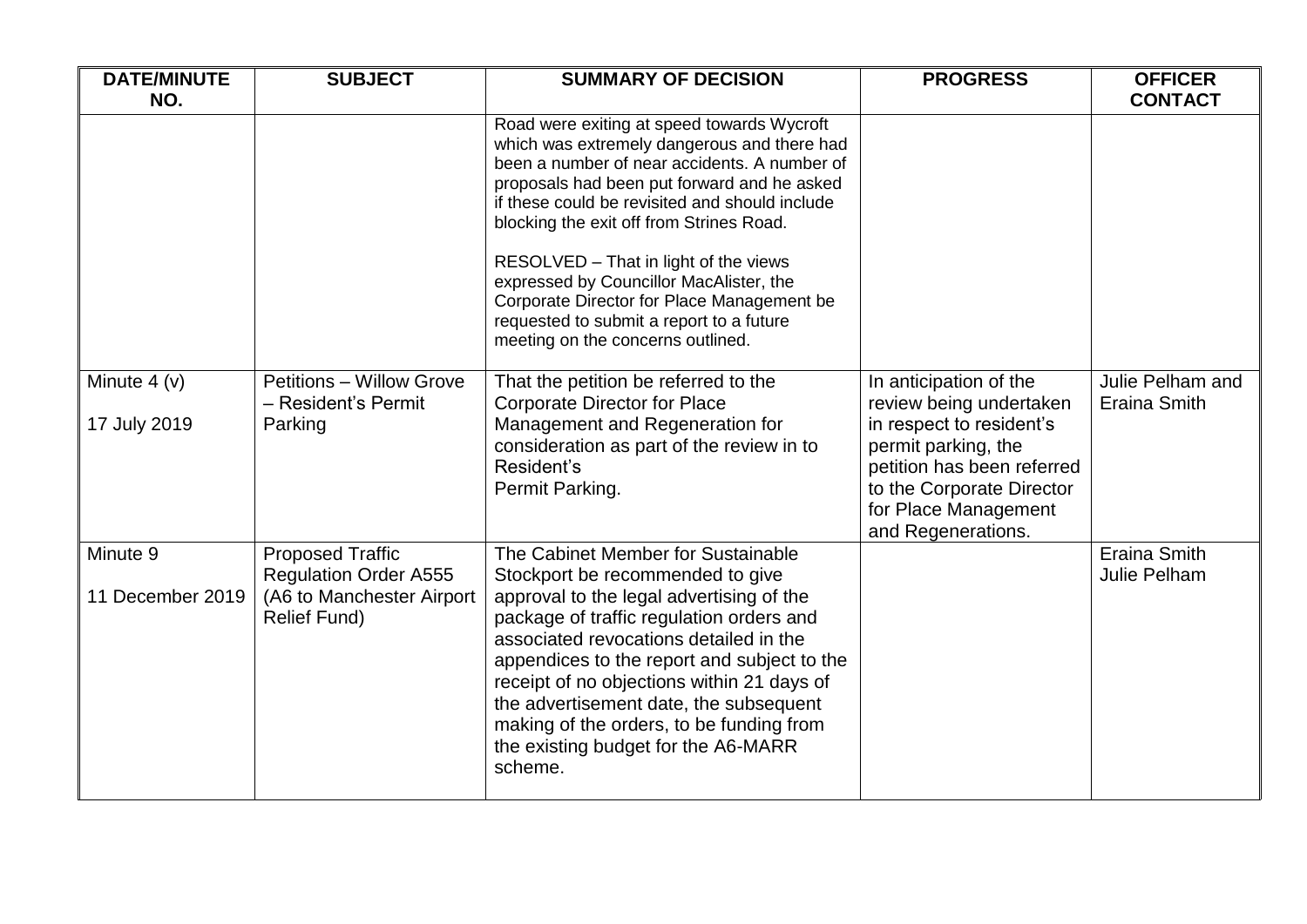| <b>DATE/MINUTE</b><br>NO. | <b>SUBJECT</b>                | <b>SUMMARY OF DECISION</b>                   | <b>PROGRESS</b> | <b>OFFICER</b><br><b>CONTACT</b> |
|---------------------------|-------------------------------|----------------------------------------------|-----------------|----------------------------------|
| Minute 11                 | <b>Temporary Parking High</b> | That the Corporate Director for Place        |                 | <b>Eraina Smith</b>              |
|                           | Lane                          | Management and Regeneration be               |                 | Julie Pelham                     |
| 11 March 2020             |                               | recommended to investigate the options for   |                 |                                  |
|                           |                               | the maximising of parking provision at the   |                 |                                  |
|                           |                               | High Lane car park.                          |                 |                                  |
| Minute 12                 | <b>Adoption of Highways</b>   | That the Area Committee request that         |                 |                                  |
|                           | and Pavements, Printers       | officers keep sight of this issue and update |                 |                                  |
| 11 November 2020          | <b>Drive Estate</b>           | the Area Committee accordingly.              |                 |                                  |
| Minute 13                 | <b>Highway Issues</b>         | (1) That the Corporate Director for Place    |                 |                                  |
|                           | Unresolved                    | Management and Regeneration be               |                 |                                  |
| 11 November 2020          |                               | recommended to provide an update to the      |                 |                                  |
|                           |                               | Area Committee.                              |                 |                                  |
|                           |                               | (2) That Councillor Thornley as the          |                 |                                  |
|                           |                               | <b>Highway Spokesperson seeks to</b>         |                 |                                  |
|                           |                               | progress the issues raised with the          |                 |                                  |
|                           |                               | appropriate officer and provide the Area     |                 |                                  |
|                           |                               | Committee with an update.                    |                 |                                  |
| Minute 10                 | Progress on Area              | (1) That the Corporate Director for Place    |                 |                                  |
|                           | <b>Committee Decisions</b>    | Management and Regeneration be               |                 |                                  |
| 16 December 2020          |                               | recommended to investigate Ridge Avenue      |                 |                                  |
|                           |                               | road replacement scheme with costs and       |                 |                                  |
|                           |                               | provide an update to the Area Committee.     |                 |                                  |
|                           |                               | (2) That the Corporate Director for Place    |                 |                                  |
|                           |                               | Management and Regeneration be asked         |                 |                                  |
|                           |                               | to investigate balance of the Ward           |                 |                                  |
|                           |                               | Delegated Budgets for both Marple South      |                 |                                  |
|                           |                               | and Marple North as follows: -               |                 |                                  |
|                           |                               | Marple South - High Lane car park            |                 |                                  |
|                           |                               | spend when no work has commenced             |                 |                                  |
|                           |                               | to date, meaning the balance should          |                 |                                  |
|                           |                               | reflect this.                                |                 |                                  |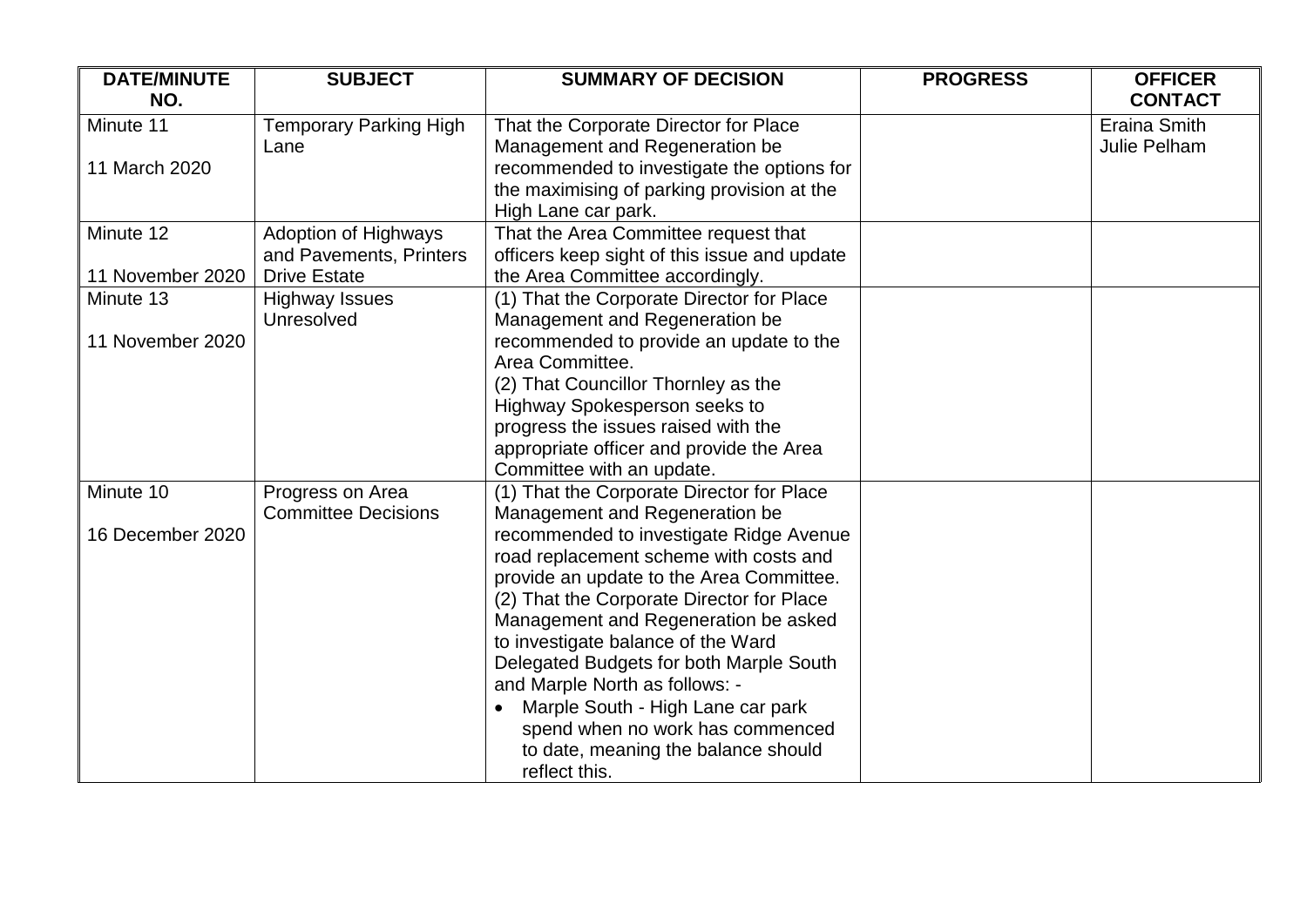| <b>DATE/MINUTE</b> | <b>SUBJECT</b>                                          | <b>SUMMARY OF DECISION</b>                                                                                                                                                                                     | <b>PROGRESS</b> | <b>OFFICER</b> |
|--------------------|---------------------------------------------------------|----------------------------------------------------------------------------------------------------------------------------------------------------------------------------------------------------------------|-----------------|----------------|
| NO.                |                                                         |                                                                                                                                                                                                                |                 | <b>CONTACT</b> |
|                    |                                                         | Marple North - ward budget spend<br>$\bullet$<br>being met by the Safer Streets, Save<br>Lives campaign, meaning the budget<br>from the Marple North Ward should be<br>reinstated as it was no longer required |                 |                |
| Minute 9           | The Iron Bridge Brabyns<br>Park                         | That the Corporate Director for Place<br>Management and Regeneration be                                                                                                                                        |                 |                |
| 3 February 2021    |                                                         | requested to look into the issues raised<br>and a report be submitted to a future<br>meeting of the Area Committee.                                                                                            |                 |                |
| Minute 10          | Progress on Area<br><b>Committee Decisions</b>          | That the Corporate Director for Place<br>Management and Regeneration be                                                                                                                                        |                 |                |
| 10 March 2021      |                                                         | requested to provide updates relating to: -<br>The Atkins Report;<br><b>Residents Parking Permits; and</b><br>$\bullet$<br>Ridge Avenue and the road<br>replacement scheme.                                    |                 |                |
| Minute 9           | Progress on Area<br><b>Committee Decisions</b>          | That the Corporate Director for Place<br>Management and Regeneration be                                                                                                                                        |                 |                |
| 21 April 2021      |                                                         | requested to provide updates relating to: -<br>'Dropped curbs' on the corner of<br>Shepley Lane and Upper Hibbert.<br>The 'Quiet Lane Status' signs for<br>Marple North.                                       |                 |                |
| Minute 6 (iv)      | Petition - Speeding on<br><b>Compstall Road, Marple</b> | That the petition be referred to the<br><b>Corporate Director for Place</b>                                                                                                                                    |                 |                |
| 23 June 2021       |                                                         | Management and Regeneration for<br>Investigation.                                                                                                                                                              |                 |                |
| Minute 14          | Pathways and Rights of<br>Way                           | RESOLVED - That the Corporate Director<br>(Place) & Deputy Chief Executive be                                                                                                                                  |                 |                |
| 23 June 2021       |                                                         | requested to investigate the issues raised                                                                                                                                                                     |                 |                |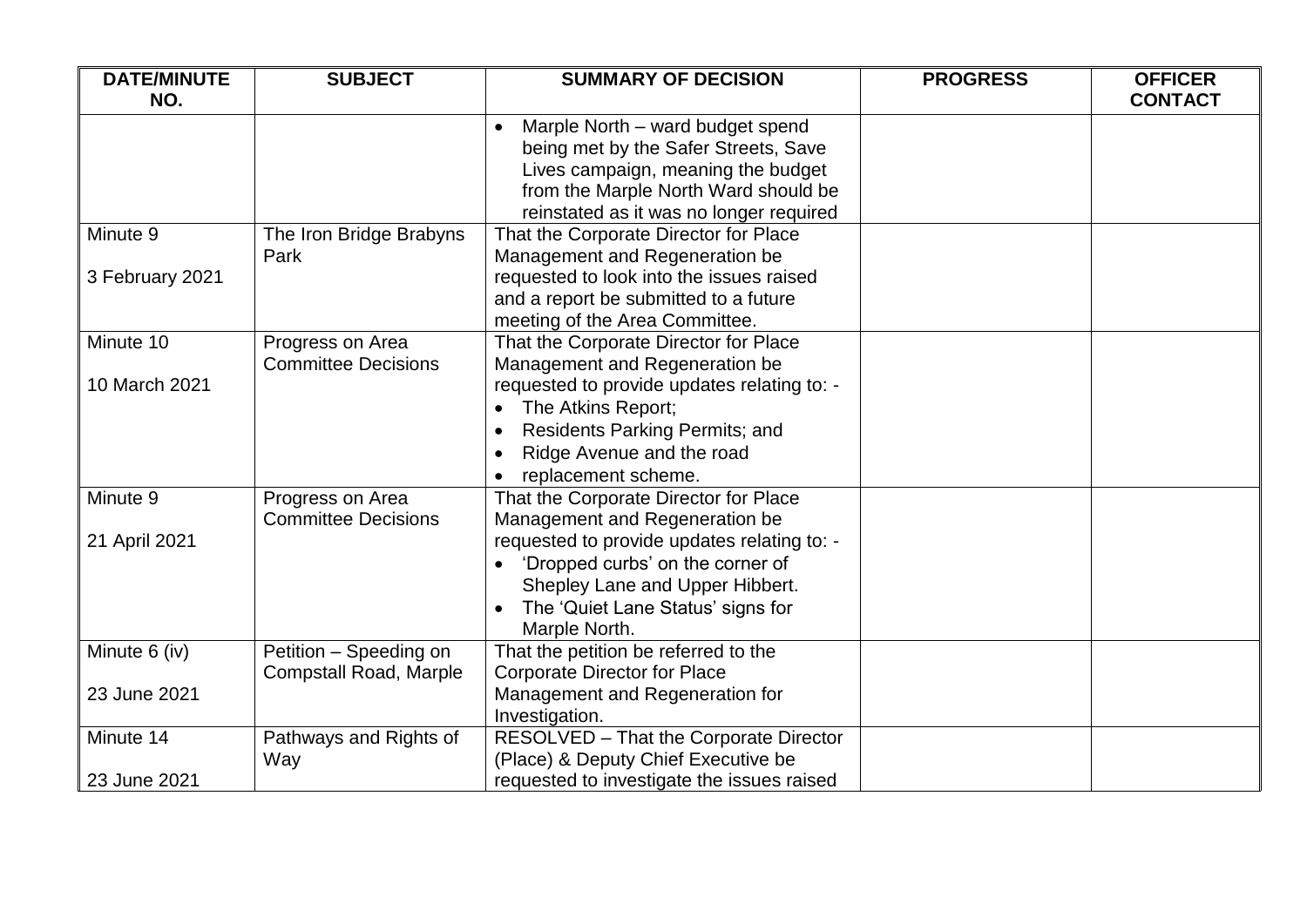| <b>DATE/MINUTE</b><br><b>SUBJECT</b> |                                                | <b>SUMMARY OF DECISION</b>                                                                                                                                                                                                                                                                                                                                                                                                                                                                                                                                                                                                                                                                                                                                                                                                                                                                       | <b>PROGRESS</b> | <b>OFFICER</b> |
|--------------------------------------|------------------------------------------------|--------------------------------------------------------------------------------------------------------------------------------------------------------------------------------------------------------------------------------------------------------------------------------------------------------------------------------------------------------------------------------------------------------------------------------------------------------------------------------------------------------------------------------------------------------------------------------------------------------------------------------------------------------------------------------------------------------------------------------------------------------------------------------------------------------------------------------------------------------------------------------------------------|-----------------|----------------|
| NO.                                  |                                                |                                                                                                                                                                                                                                                                                                                                                                                                                                                                                                                                                                                                                                                                                                                                                                                                                                                                                                  |                 | <b>CONTACT</b> |
|                                      |                                                | as a matter of urgency and to submit a<br>report to the next meeting of the Area<br>Committee relating to : -<br>(i) the plans for work on pathways and<br>bridleways in both wards over the next 12<br>months and future years be included;<br>(ii) the planned duty of care of the Council<br>to maintain the network of footpaths and<br>bridleways across both wards;<br>(iii) the rationale over the last 2 years as to<br>why some paths have been done and not<br>others i.e. the priority factors be included;<br>(iv) local councillors being involved in the<br>above where there are blockages or<br>difficulties, so that local councillors could<br>assist; and (v) local councillors being<br>involved in decisions where these involve<br>judgement of the priorities and needs of<br>residents and users, recognising that local<br>councillors are representatives of the local |                 |                |
|                                      |                                                | residents.                                                                                                                                                                                                                                                                                                                                                                                                                                                                                                                                                                                                                                                                                                                                                                                                                                                                                       |                 |                |
| Minute 17                            | Progress on Area<br><b>Committee Decisions</b> | That the Corporate Director (Place) &<br>Deputy Chief Executive be requested to                                                                                                                                                                                                                                                                                                                                                                                                                                                                                                                                                                                                                                                                                                                                                                                                                  |                 |                |
| 23 June 2021                         |                                                | provide an update to ward councillors in<br>relation to the progression of the issues<br>raised during the discussion on this item.<br><b>Atkins Report</b><br><b>Strines Road &amp; Edwards Way</b><br><b>Local Parking Schemes</b>                                                                                                                                                                                                                                                                                                                                                                                                                                                                                                                                                                                                                                                             |                 |                |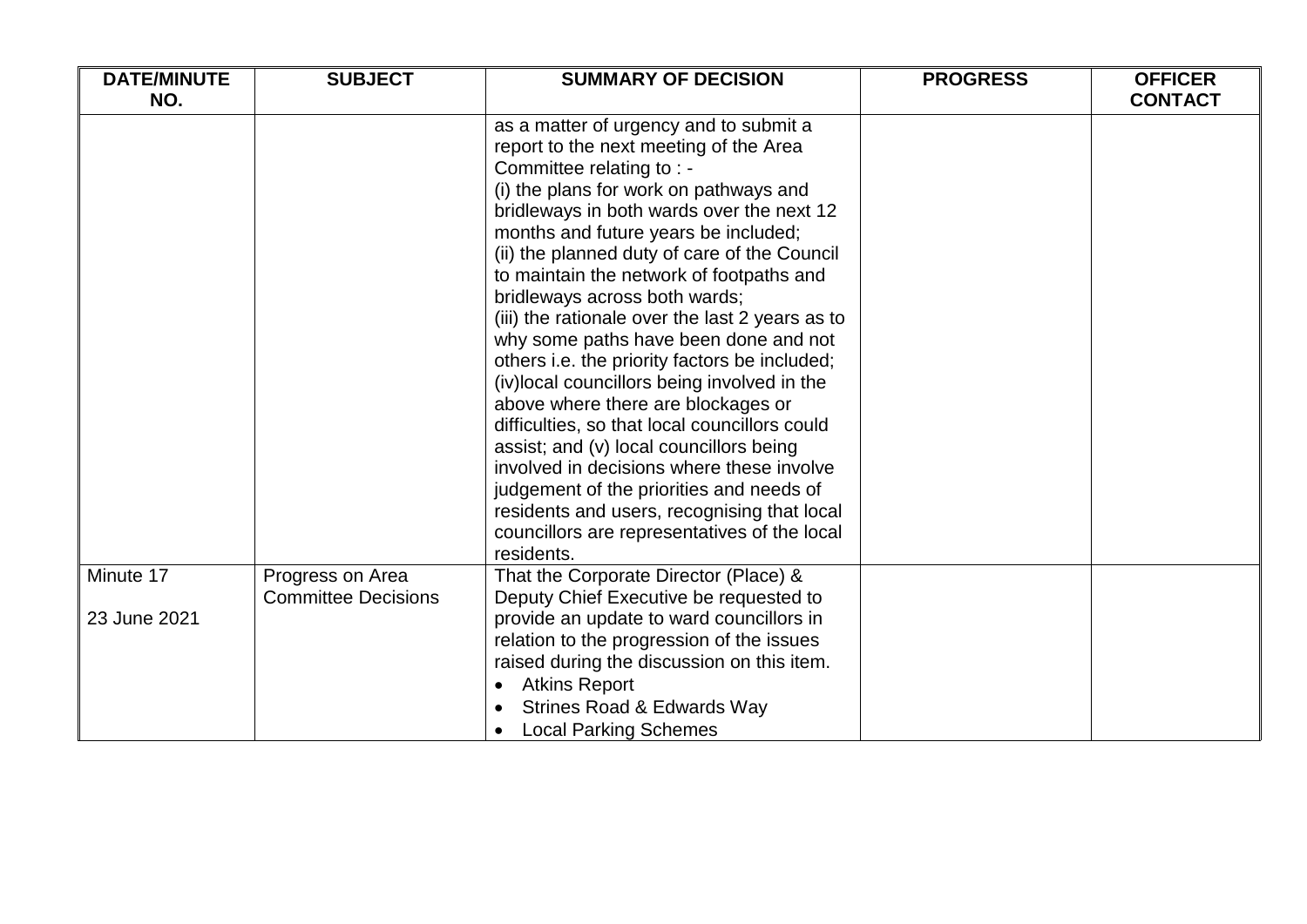# **APPENDIX A**

# **Ward Flexibility Funding** -

The remaining amounts available to be spent in 2022/23 are as follows:

| <b>Marple North Ward</b>                                                                                               | £                                    | Date Approved                                        |
|------------------------------------------------------------------------------------------------------------------------|--------------------------------------|------------------------------------------------------|
| General                                                                                                                |                                      |                                                      |
| Amount Available 2022/23 (£3,000 plus -£25.69 carried forward from 2021/22)                                            | 2,974.31                             |                                                      |
| Friends of Marple Memorial Park<br>Marple Carnival Charities Committee<br>Marple Dementia Drop In<br>Marple Mutual Aid | 199.00<br>500.00<br>180.00<br>200.00 | April 2022<br>April 2022<br>April 2022<br>April 2022 |
| <b>Total Commitments</b><br><b>Total Available</b>                                                                     | 1,079.00<br>1,895.31                 |                                                      |
| <b>Marple South and High Lane Ward</b>                                                                                 | £                                    | Date Approved                                        |
| General                                                                                                                |                                      |                                                      |
| Amount Available 2022/23 (£3,000 plus £133.61 carried forward from 2021/22)                                            | 3,133.61                             |                                                      |
| Friends of the Lime Kilns (FOLK)<br>Marple Mutual Aid                                                                  | 479.00<br>200.00                     | April 2022<br>April 2022                             |
| <b>Total Commitments</b><br><b>Total Available</b>                                                                     | 679.00<br>2, 454.61                  |                                                      |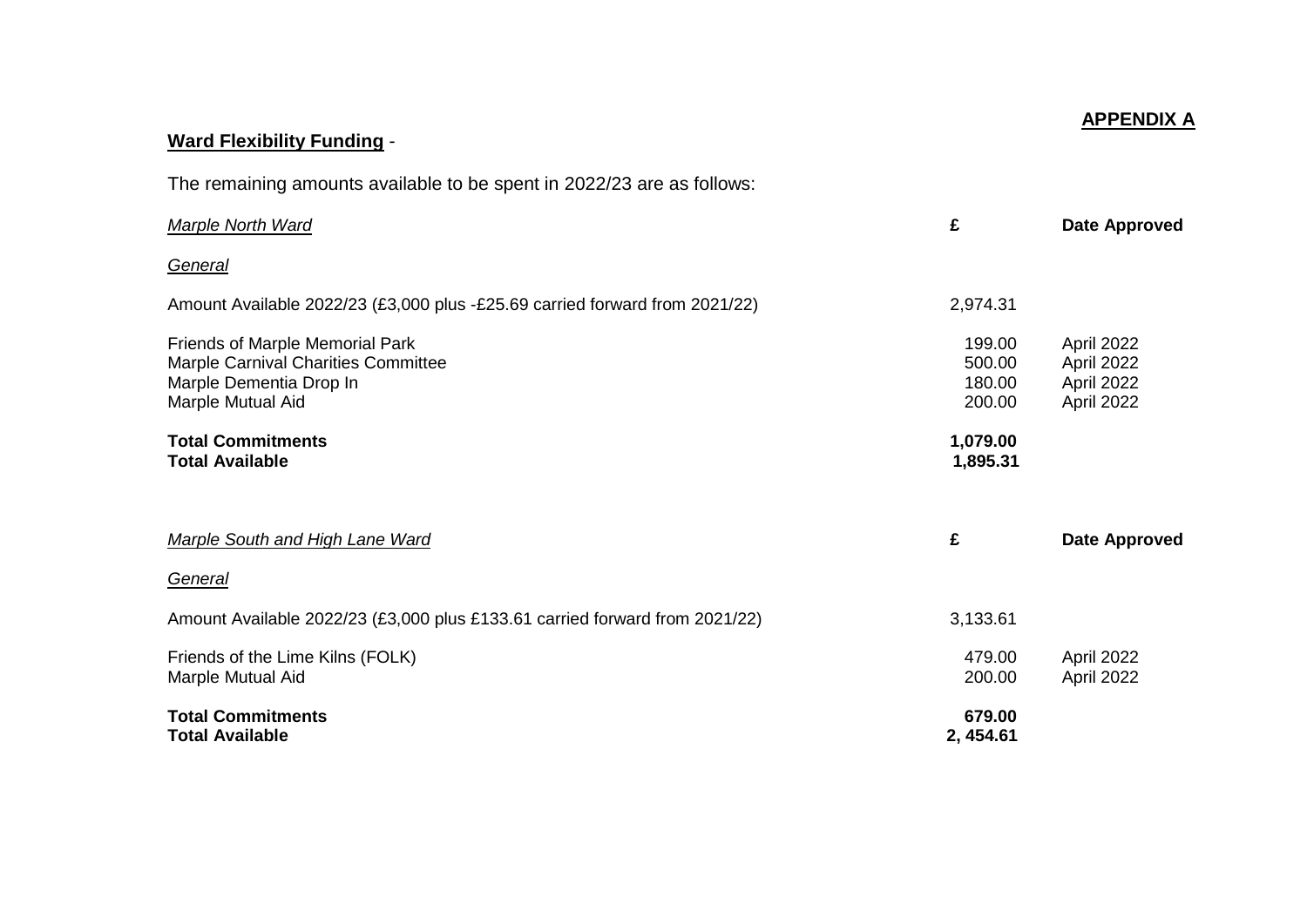# **APPENDIX B**

# **Resume of Issues Progress Report**

| Road                                                 | Ward         | <b>Description - Brief</b>                         | <b>Date</b><br><b>Received</b><br>and How | <b>Feasibility</b><br><b>Investigations</b> | <b>General Comments</b>                                                                                                                                                                                        | <b>Estimated</b><br><b>Costs</b> |
|------------------------------------------------------|--------------|----------------------------------------------------|-------------------------------------------|---------------------------------------------|----------------------------------------------------------------------------------------------------------------------------------------------------------------------------------------------------------------|----------------------------------|
| <b>Town street</b><br><b>Marple</b><br><b>Bridge</b> | <b>North</b> | Review of limited waiting<br>times in parking bays | enquiry<br>from HWS<br>10.03.18           | 12 weeks                                    | Review of limited waiting parking<br>following issues on Town Street<br>during peak times - Site visit<br>completed Cllrs will progress and<br>liaise with business/ residents on<br>hold until further notice | TBC                              |
| Wood Lane<br>and<br>Middlewood<br>Way                | South        | Parking                                            |                                           |                                             | Quotation received                                                                                                                                                                                             |                                  |
| Redbrow<br><b>Hollow</b>                             | <b>North</b> | NWAAT to protect junction                          | Apr-21                                    |                                             | <b>Consultation complete</b>                                                                                                                                                                                   |                                  |
| Hartington<br>Road                                   | South        | Experimental no through<br>route                   |                                           |                                             | Refer to report                                                                                                                                                                                                |                                  |
| <b>Crown Street</b>                                  | South        | TROs on unadopted highway                          |                                           |                                             | Consult mid-June 2022                                                                                                                                                                                          |                                  |
| Longhurst<br>Lane                                    | <b>North</b> | Speeding/ narrow lanes                             |                                           |                                             | Feasibility study to commence                                                                                                                                                                                  |                                  |
| The Ridge                                            | <b>North</b> | <b>Quiet Lane</b>                                  |                                           |                                             | <b>Review recent SSSL schemes</b>                                                                                                                                                                              |                                  |
| <b>Marina Drive</b>                                  | <b>North</b> | DYL request for junction                           |                                           |                                             | Site investigation ongoing                                                                                                                                                                                     |                                  |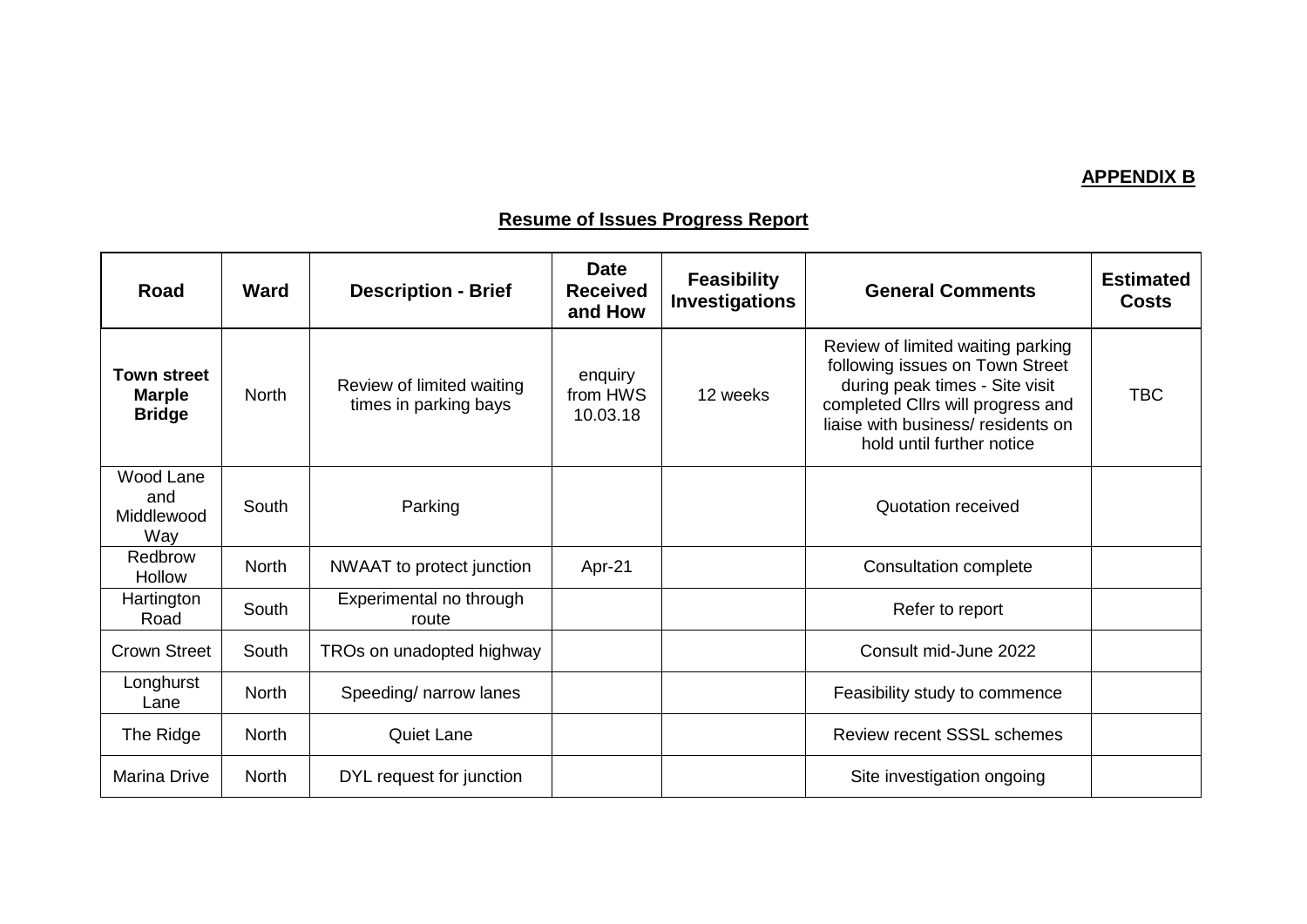| Road                                 | <b>Ward</b>  | <b>Description - Brief</b>                                                  | <b>Date</b><br><b>Received</b><br>and How | <b>Feasibility</b><br><b>Investigations</b> | <b>General Comments</b>                                                               | <b>Estimated</b><br><b>Costs</b> |
|--------------------------------------|--------------|-----------------------------------------------------------------------------|-------------------------------------------|---------------------------------------------|---------------------------------------------------------------------------------------|----------------------------------|
| <b>Bowden</b><br>Lane, Dale<br>Road  | <b>North</b> | Request for installation of a<br>dropped crossing (for push-<br>chairs etc) |                                           |                                             |                                                                                       |                                  |
| <b>Town Street</b>                   | <b>North</b> | Concern with buses turning<br>right onto Town Lane, traffic<br>light issues |                                           |                                             | <b>Awaiting Traffic Management Unit</b><br>meeting comments. Meeting on<br>26/06/2022 |                                  |
| <b>Strines Road</b>                  | South        | Installation of 3 signs near<br>Posset Bridge                               |                                           |                                             | Awaiting sign costs from TLC                                                          |                                  |
| Compstall<br>Road                    | <b>North</b> | Pedestrian crossing near<br>Northumberland Arms Pub                         |                                           |                                             | To be discussed at next Highway<br><b>Ward Briefing</b>                               |                                  |
| <b>Station Road</b>                  | <b>North</b> | Pedestrian crossing near to<br><b>Marple Rail Station</b>                   |                                           |                                             | To be discussed at next Highway<br><b>Ward Briefing</b>                               |                                  |
| Clarement<br>Avenue/<br>Marina Drive | <b>North</b> | Adjusting existing dropped<br>kerbs for crossing                            |                                           |                                             | To be discussed at next Highway<br><b>Ward Briefing</b>                               |                                  |
| Longhurst<br>Lane                    | <b>North</b> | Near No.71 crescent drains<br>need discussion                               |                                           |                                             | To be discussed at next Highway<br><b>Ward Briefing</b>                               |                                  |